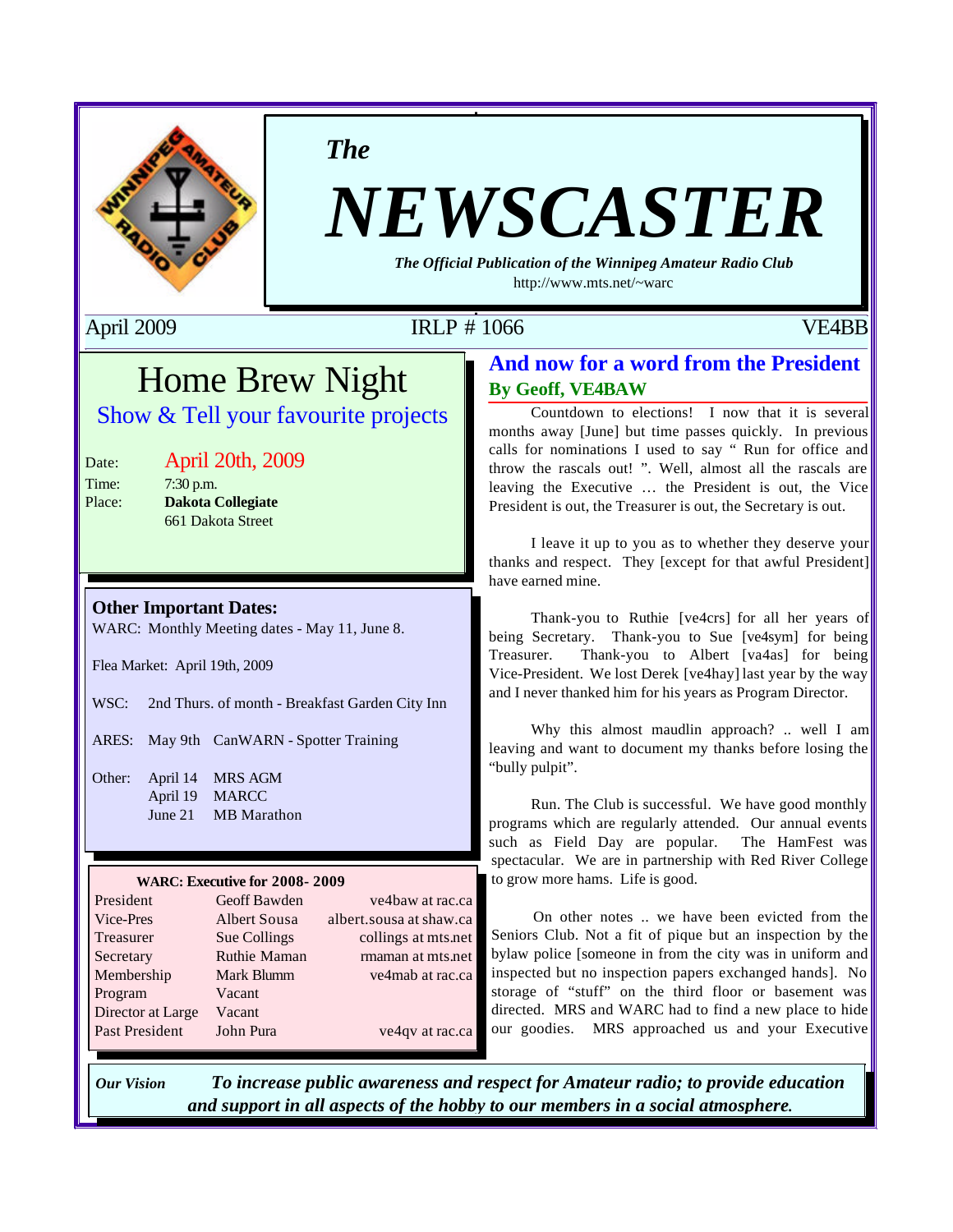The Newscaster Page 2 of 10

agreed to "co-rent" [is that a word?] a storage locker. All of our goodies have been moved.

On the Bill 5 front; radio amateurs [I, on behalf of the Bill 5 Committee [WARC, MRS, ARES, WSC]] will discuss the impact of the current bill with provincial government representatives. Bill 5 is the Bill that will ban cell phone use in moving vehicles [that is how the Bill is labelled] but will also ban all radio communication –including ours. It seems likely that exemptions will be provided through regulation. There is a public good to amateur radio and this Bill would put a damper on amateur radio and have the unintended consequence of reducing public capacity to assist with emergencies and public events such as the Marathon. Stay tuned.

#### **DIAMOND IMAGE** Floyd Rolph VE4 FDR 835 Cavalier Drive Tel: (204) 888-3227 Winnipeg, MB R2Y 1C6 Fax: (204) 831-6400 - South Western & Victorian home decor - ty Beanie Babies - Balloon bouquets & decorating  $-Giffs$ - Printing eg: Business cards, letterhead, envelopes - Wedding invitations M CAM C しんじんどうじょうしょう **Amateur Radio Service Centre Industry Canada** P.O. Box 9654, Postal Station T Ottawa, Ontario, K1G 6K9 Telephone: (613) 780-3333 Toll free: (888) 780-3333 Fax: (613) 998-5919 E-mail: spectrum.amateur@ic.gc.ca http://strategis.ic.gc.ca/epic/internet/insmt-gst.nsf/en /h\_sf01709e.html **IRLP Node** 1066 145.450 MHz -600 KHz (VE4WRS) Comments or if you just want to reach us : **Winnipeg Amateur Radio Club C/O VE4WSC 598 St. Mary's Road**

**Winnipeg, MB R2M 3L5**

CIA (CIA CIA

## **Minutes for WARC GM March 9, 2009.**

#### **Submitted by Ruthie VE4CRS**

Meeting called to order by Geoff VE4BAW. Introductions followed. 43 members and 2 visitors attended.

#### *Motion to accept minutes as printed*

by Dick VE4HK, seconded by Rolf VE4VZ. **Carried.**

#### *President's Intro*

4 members of the executive are stepping down in June as they have exceed their allotted length of time in service and club needs new executive. Geoff eluded to motion in September re disbanding the club that was not carried. Club needs continuity. Geoff will be heading nominating committee and asked for nominations to be directed to him. Suggestion for future executive to appoint understudies.

#### *Business arising from minutes*

Approach Derek VE4HAY if not receiving Newscaster.

#### *Field Day*

Rolf VE4VZ coordinator – site within city limits is unavailable.

- $\approx$  option Birds Hill. Need to book April 1, no later.
- $\mathscr A$  discussion re lower or higher level site; other group areas; public site # 2; need secure site.
- $\mathscr{L}$  Jeff VE4MBQ is inquiring re Little Mountain Park.
- $\mathscr{\mathscr{E}}$  Camp Manitou wants \$700-800.
- $\ll$  Crew for setting up in place.
- $\&$  Rolf to have a look at transceiver that needs fixing
- $\mathcal Z$  Ruth VE4XYL and Sue VE4SYM have menu in place.

#### *RAC*

- $\ll$  New President: Bob Cooke VE3\_\_; Sue Cooke is VP of field services.
- $\&$  Study guides are an issue. Only sold through dealers; no student bundle but working on putting it back.

#### *DX*

- $\mathscr{\mathscr{E}}$  ARRL re propagation no sun spots up & down.
- $\mathscr Z$  conditions iffy but not bad; 15m opened up, 20m ok. VE4's are looked for.

## *What have you done to "promote amateur radio this week"*

 That line we credit to an old News stalwart, Peter Parker with using in his old VK1 and VK3 casts many years ago and it still stands true *-WIA*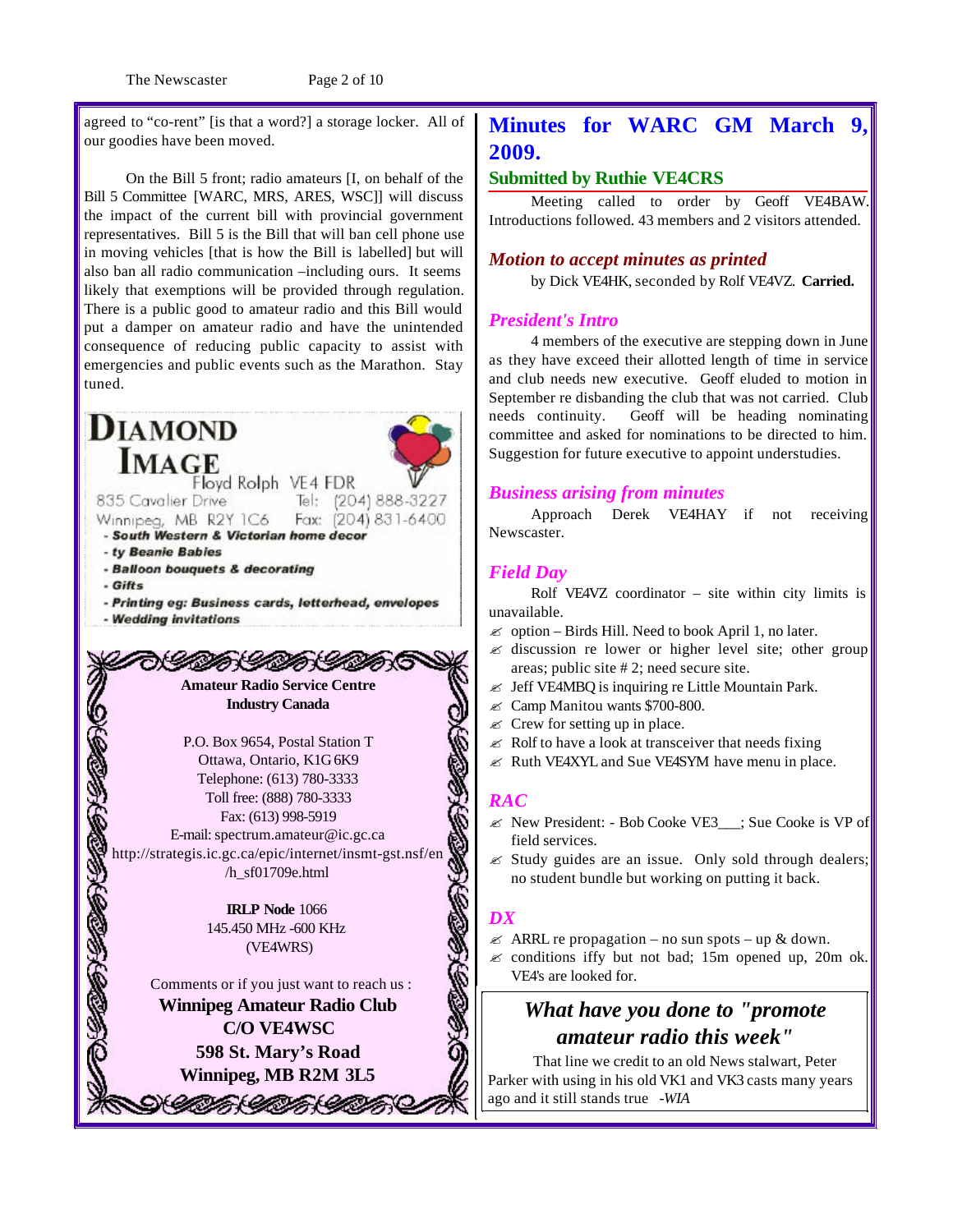#### *Flea Market*

Spring Flea Market at Heritage Victoria Community Centre.

9:30-10:00 breakfast

10:00-10:30 vendor set-up

10:30 buyers

Tables still left - \$5.00 for members, \$10.00 for non-members. Many prizes. QSL bureau on the spot. Stop by to pick up cards even for friends. Some cards using call-signs not assigned/non-licensed people.

#### *Bill 5*

- ? Committee attending: Jeff VE4MBQ, Geoff VE4BAW, Derek VE4HAY, Glen VE4GWN, Al VE4AEW
- ? VE4BAW was contacted by government for consultation.

#### *Marathon*

Jeff VE4MBQ coordinator – 43 people registered. Need 70-75 for the event. Volunteer sheets on site but emailing registration is better. If worked last year's Marathon but have not registered for this year you are not automatically registered. Roster will be set by May 1. Don doing data base. VE4RST – medical. Norm – Medical net. Derek – net control. Albert VA4AS – desktop publishing. We are best organized part of it! Outstanding issue – people can't find us. Suggestion to buy vests co-funded by WARC and ARES. On front of vest will have RAC crest and back will read: - Amateur Radio Operator. These vest will be on loan for operator at event and will be returned at end of event. Total amount for 30 vests - \$760.00 for both organizations. Executive supports.

#### *Motion to buy 35 vests*

co-funded by WARC and ARES for special events, stored with ARES equipment by Glen VE4GWN, seconded by Dick VE4HK. **Carried**.

#### *ARES*

- $\approx$  Approximately 15 ARES members and affiliates provided volunteer communications for Scouts Canada Klondike Derby, March 7 & 8 at Camp Amisk.
- ? Next GM is Tuesday March 17, 1900h at Sir Wm Stephenson Library. Dick VE4HK is reviewing Message Handling.
- $\&\&$  CANWARN Spotter Training SAT., April 4 in Steinbach. Details TBA.

#### *Education*

 $\epsilon$  Course was advertised in Leisure Guide and Newscaster.

- $\mathscr{\mathscr{E}}$  As of date of meeting 7 people registered. As of date of writing these minutes (April 29) 10 people registered.
- $\mathscr{\mathscr{E}}$  Version of study guide to be decided.

#### *Treasurer Report*

\* As of Feb. 28, 2009:

General Bank Balance including events monies \$8,720.67

Actual General Book Balance - \$5,937.06.

 \* Money from Ham Fest to be presented to RAC for DARF - \$750.00 next meeting (April)

#### *Good and Welfare*

- $\mathcal{L}$  MRS Annual GM is April 14th at 7:00 PM at Senior's Club.
- $\mathscr{L}$  MARCC holding meeting after April Flea Market to discuss issues re repeaters.
- $\&$  DXpedition Looking into repeat of Prairie Dog DXpedition. \$4900.00 for steam locomotive or \$4500.00 for diesel. Earliest time viable is Sept. 2009. Suggestions welcome. Hecla Island by bus; club partial subsidy for members, non-members full price. To be explored further.
- $\mathscr{\mathscr{E}}$  John VE4JNF re Amateurs on boats for charity; boater's license on-line.

#### **Meeting adjourned at 2030h.**

Rick VE4RA presentation. Winner of 50/50 draw - Ruth VE4XYL. Winner of membership draw – Gord Linklater.

## **Manitoba - new Section Manager**

Radio Amateurs in Manitoba will be pleased  $\frac{00}{000}$  $\frac{100}{20}$  to know that the Manitoba Section Manager position has finally been filled.

Jan Schippers, VE4JS, of Winnipeg, has been  $\overline{Q}$  elected to fill the remainder of a two-year term that began on July 1, 2008. A licensed Amateur since  $\frac{\partial Q}{\partial x}$  $\frac{180}{80}$  1972, Jan ran unopposed, thus removing the need for a balloted election, replacing SM Rob Boux, VE4RRB, 30.00 who did not stand for re-election.

Congratulations and thanks to Jan for  $\frac{8}{90}$ accepting the challenge, as well as thanks to Rob for  $\frac{1}{60}$  accepting the chancing  $\sqrt{60}$  accepting the chancing of service to the RAC Field Organization နိမ့်နိ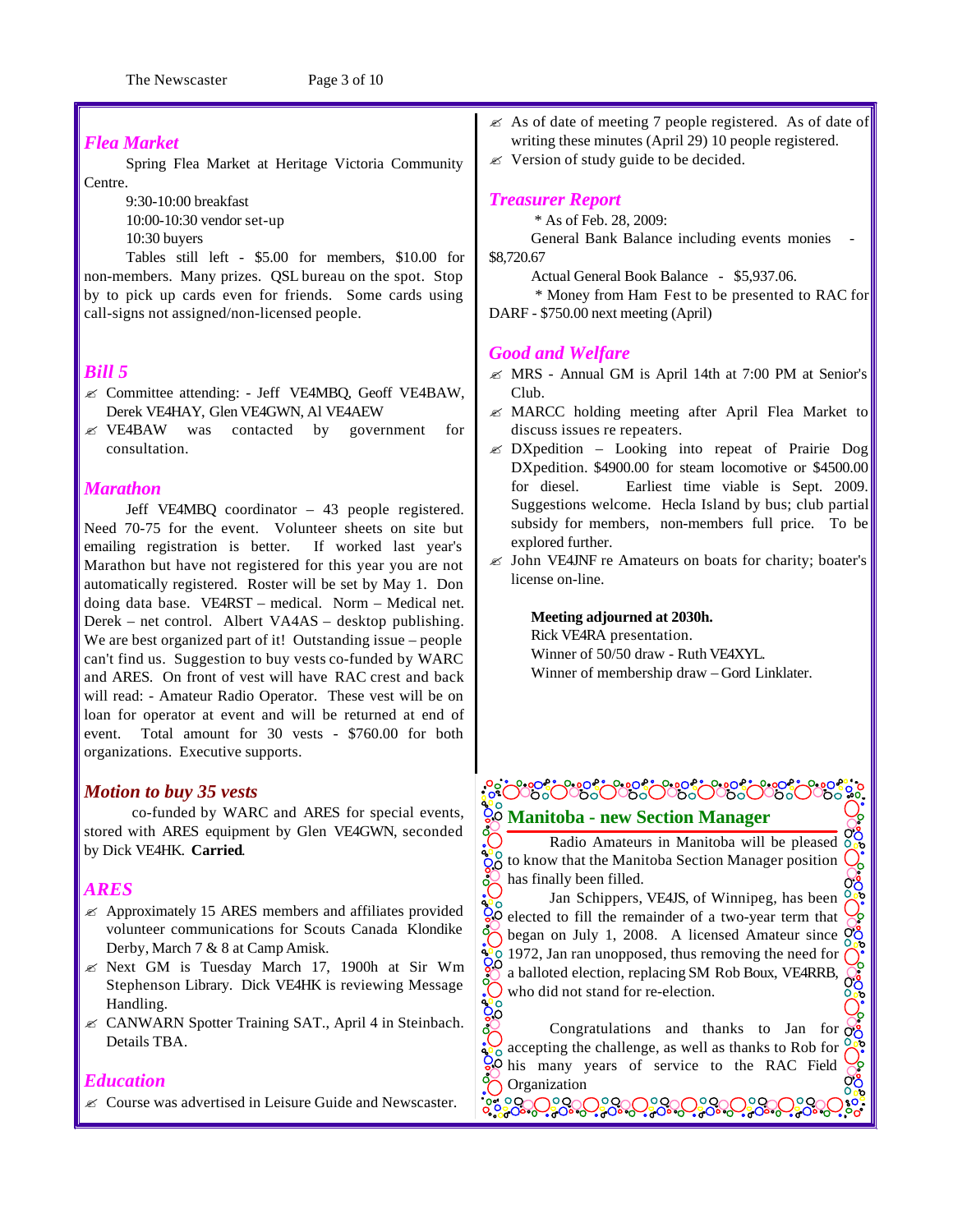|                                            |             |                |                  | Run for the Bacon QRP                         |               | 0100Z   | Apr 20   |
|--------------------------------------------|-------------|----------------|------------------|-----------------------------------------------|---------------|---------|----------|
|                                            |             |                |                  | <b>SKCC Sprint</b>                            |               | $0000Z$ | Apr 22   |
|                                            |             |                |                  | 432 MHz Spring Sprint                         |               | 1900L   | Apr 22   |
| <b>Contest Calendar</b>                    |             |                |                  | RSGB 80m Club Championship                    | Data          | 900Z    | Apr 23   |
| Extracted from http://www.sk3bg.se/        |             |                |                  | NCCC Sprint Ladder                            |               | 0230Z   | Apr 24   |
|                                            |             |                |                  | SP <sub>DX</sub>                              | <b>RTTY</b>   | 1200Z   | Apr $25$ |
| & http://www.hornucopia.com/contestcal     |             |                |                  | Helvetia                                      |               | 1300Z   | Apr $25$ |
| <b>April</b>                               |             |                |                  | Florida QSO Party                             |               | 1600Z   | Apr 25   |
| NCCC Sprint Ladder                         |             | 0230Z          | Apr 3            |                                               | And           | 1200Z   | Apr 26   |
| Montana QSO Party                          |             | $0000Z$        | Apr 4            | Nebraska QSO Party                            |               | 1700Z   | Apr 25   |
| <b>ARCI Spring QSO Party</b>               |             | 1200Z          | Apr 4            |                                               |               |         |          |
| SP <sub>DX</sub>                           |             | 1500Z          | Apr 4            | <b>May</b>                                    |               |         |          |
| EA                                         | <b>RTTY</b> | 1600Z          | Apr 4            | NCCC Sprint Ladder                            |               | 0230Z   | May 1    |
| Missouri QSO Party                         |             | 1800Z          | Apr 4            | <b>AGCW QRP/QRP Party</b>                     |               | 1300Z   | May 1    |
|                                            | And         | 1800Z          | Apr 5            | <b>MARAC CW QSO Party</b>                     |               | 0000Z   | May 2    |
| <b>QCWA Spring QSO Party</b>               |             | 1800Z          | Apr 4            | <b>MARAC SSB QSO Party</b>                    |               | 0000Z   | May $2$  |
| RSGB RoPoCo 1                              |             | 0700Z          | Apr 5            | 10-10 Int. Spring                             | <b>CW</b>     | 0001Z   | May 2    |
| RSGB 80m Club Championship                 | <b>CW</b>   | 1900Z          | Apr <sub>6</sub> | 10-10 Int. Spring                             | Digital       | 0001Z   | May 2    |
| 144 MHz Spring Sprint                      |             | 1900L          | Apr <sub>6</sub> | Microwave Spring Sprint                       |               | 0600    | May 2    |
| ARS Spartan Sprint                         |             | 0100Z          | Apr <sub>7</sub> | 7th Call Area QSO Party                       |               | 1300Z   | May 2    |
| <b>ARLHS Annual Spring Lites QSO Party</b> |             | 0001Z          | Apr 9            | Portuguese Navy Day                           |               | 1500Z   | May 2    |
| NCCC Sprint Ladder                         |             | 0230Z          | Apr 10           | Indiana QSO Party                             |               | 1600Z   | May 2    |
| <b>JIDX</b>                                | <b>CW</b>   | 0700Z          | Apr 11           | New England QSO Party                         |               | $2000Z$ | May 2    |
| PODXS 070 Club PSK 31 Flavors PSK31        |             | 1200L          | Apr 11           |                                               | And           | 1300Z   | May 3    |
| Radio Maritime Day                         |             | 1200Z          | Apr 11           | <b>ARI</b> International DX                   |               | 2000Z   | May 2    |
| EU Spring Sprint                           | <b>CW</b>   | 1600Z          | Apr 11           | RSGB 80m Club Championship                    | <b>SSB</b>    | 1900Z   | May 4    |
| Georgia QSO Party                          |             | 1800Z          | Apr 11           | <b>ARS</b> Spartan Sprint                     |               | 0100Z   | May 5    |
|                                            | And         | 1400Z          | Apr 12           | NCCC Sprint Ladder                            |               | 0230Z   | May 8    |
| Yuri Gagarin International DX              |             | 2100Z          | Apr 11           | SBMS 2 Ghz & Up WW Club                       |               | 0600L   | May 9    |
| <b>SKCC Weekend Sprint</b>                 |             | 0000Z          | Apr 12           | VK/Trans-Tasman 80m                           | Phone         | 0800Z   | May 9    |
| <b>UBA</b> Spring                          | <b>SSB</b>  | 0600Z          | Apr 12           | EUCW Fraternizing CW QSO Party                |               | 1000Z   | May 9    |
| Low Power Spring Sprint                    |             | 1400Z          | Apr 13           |                                               | And           | 1800Z   | May $10$ |
| 222 MHz Spring Sprint                      |             | 1900L          | Apr 14           | CQ-M International DX                         |               | 1200Z   | May 9    |
| NAQCC Straight Key/Bug Sprint CW           |             | 0030Z          | Apr 15           | <b>VOLTA WW</b>                               | <b>RTTY</b>   | 1200Z   | May 9    |
| RSGB 80m Club Championship                 | <b>SSB</b>  | 900Z           | Apr 15           | <b>FISTS Spring Sprint</b>                    |               | 1700Z   | May 9    |
| NCCC Sprint Ladder                         |             | 0230Z          | Apr 17           | 50 MHz Spring Sprint                          |               | 2300Z   | May 9    |
| Holyland DX                                |             | 0000Z          | Apr 18           | <b>SKCC Weekend Sprint</b>                    |               | 0000Z   | May 10   |
| TARA Skirmish Digital Prefix               |             | $0000Z$        | Apr 18           | RSGB 80m Club Championship                    | Data          | 1900Z   | May 13   |
| ES Open HF Championship                    |             | 0500Z          | Apr 18           | <b>NCCC Sprint</b>                            |               | 0230Z   | May 15   |
| Feld Hell Sprint                           |             | 1200Z          | Apr 18           | Feld Hell Sprint                              | Hell          | $200Z$  | May 16   |
| Michigan QSO Party                         |             | 1600Z          | Apr 18           | EU PSK DX                                     | <b>PSK</b>    | 1200Z   | May 16   |
| EU Spring Sprint                           | <b>SSB</b>  | 1600Z          | Apr 18           | His Maj. King of Spain                        | $\mathrm{CW}$ | 1200Z   | May 16   |
| EA-QRP (20-10m)                            | <b>CW</b>   | 1700Z          | Apr 18           | Manchester Mineira All America CW 1500ZMay 16 |               |         |          |
|                                            | 80M         | 2000Z          | Apr 18           | <b>Baltic</b>                                 |               | 2100Z   | May 16   |
|                                            | 40M         | 0700Z          | Apr 19           | Run for the Bacon QRP                         |               | $0100Z$ | May 18   |
|                                            | 20-10M      | 1100Z          | Apr 19           | NAQCC Straight Key/Bug Sprint CW              |               | 0030Z   | May 21   |
| Ontario QSO Party                          |             | 1800Z          | Apr 18           | RSGB 80m Club Championship                    | CW            | 1900Z   | May 21   |
|                                            | And         | 1200Z          | Apr 19           | <b>QRP</b> Minimal Art Session                |               | 1900Z   | May 21   |
| YU DX                                      |             | 2100Z<br>0900Z | Apr 18           | <b>NCCC Sprint</b>                            |               | 0230Z   | May 22   |
|                                            | And         |                | Apr 19           | MI QRP Memorial Day                           | CW            | 2300Z   | May 25   |

## **Amateur Radio** *??A Community Resource*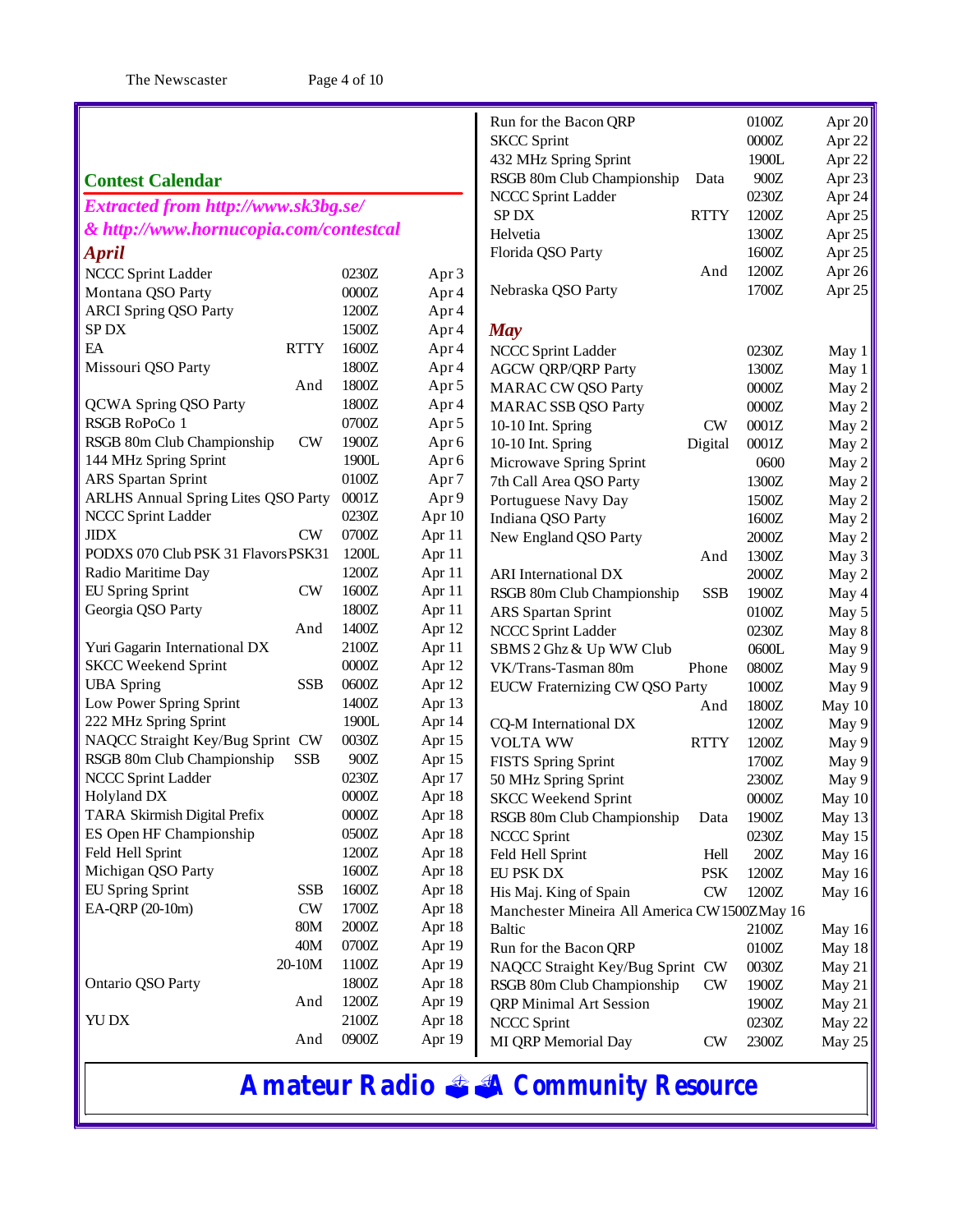The Newscaster Page 5 of 10

| CW | 0000Z | May 30 |
|----|-------|--------|
|    | 1400Z | May 30 |
|    | 2000L | May 31 |
|    |       |        |

#### **News from the Net**

#### *RAC new Vice President for Field Services*

The Radio Amateurs of Canada Board of Directors has appointed Sue Cooke, VE3SUH, as Vice President for Field Services. She will act as VPFS for the remainder of a two-year term which ends December 31, 2009, or until a permanent replacement is identified and appointed, whichever comes first. Former VPFS Bob Cooke, VE3BDB, resigned from that post to accept appointment as the RAC President. Both appointments were made at a Board meeting on February 24, 2009. Sue brings to the VPFS position a wealth of experience in administration, having spent 30 years with the Ontario Government service. She has been a licenced Radio Amateur for nearly ten years and her operating qualifications include Morse Code. Sue's previous service with RAC embraces three years as an Assistant Director in Ontario South Region, two years as an Official Bulletin Station and a two-year term as RAC's Corporate Secretary. She is a RAC Certified Emergency Co-ordinator, having successfully completed the CEC exam.

#### *Fessenden Radio Day*

Sunday, June 14, 2009 - Time: 11:00 to 15:00 EDT (15:00Z-19:00Z) Operating frequencies:15M, 21250 in SSB 20M, 14175 " 40M, 7075 " 80M, 3775 " CW frequencies 25 KHz up from the band edge

#### *Global Simulated Emergency test*

The date for the Global Simulated Emergency Test (GlobalSET), sponsored by IARU Region 1, has been altered to coincide with World Amateur Radio Day which takes place on Saturday, April 18th. The theme for the day of "Amateur Radio: Your Resource in Disaster and Emergency Communication" is an ideal opportunity to showcase the work of emergency communications groups around the world. *--- QRZ.com*

#### *World Radiocommunication Conference*

The next (WRC-11) is scheduled for 2011. These periodic conferences of the Member States of the International Telecommunication Union consider allocations to the various radio services, including the Amateur Radio Service and evaluate what new technologies and applications should be addressed by future conferences.

The agenda for WRC-11, developed by the delegates at the last WRC in Geneva in 2007 has 25 agenda items addressing potential new or revised spectrum allocations to existing services. Of most interest to amateurs is agenda item 1.23, "to consider an allocation of about 15 kHz in parts of the band 415-526.5 KHz to the amateur service on a secondary basis." WRC-11 is tentatively scheduled for October 24-November 18, 2011, in Geneva. *-- WIA*

#### *PORTUGAL GETS A SPRING 2009 MAKEOVER*

Major changes are coming to amateur radio in Portugal. According to an e-mail from CT1FBF, that nations new structure includes the introduction of a three class licensing system that will parallel the existing classes which have been grandfathered but which will no longer be issued. In other changes, the minimum age to obtain a Portuguese ham ticket has been lowered to 12. All applicants regardless of age will be required to enter the hobby with a third class license and remain there for at least two years before upgrading. The new 3rd class license will be good for 5 years giving a ham three years in which to upgrade to 2nd class. If a 3rd class ham fails to upgrade he returns to what amounts to SWL status. That means he or she can only use their own station as a listening post and must go to a 2nd grade or higher licensee's station to transmit under the control of that ham. *-- WIA*

#### *Two New Sunspots ?*

The SpaceWeather.com website says that two proto-sunspots are simmering near the sun's equator. Could they be the start of the long-awaited upturn in sunspot activity ? SpaceWeather.com says the sun is blank, but maybe not for long. Their locations are shown in a magnetogram at www.spaceweather.com/ *-- WIA*

#### *RAC Bulletin 2009-009E Amateur Radio Direction Finding Coordinator Needed*

#### March 22, 2009

Radio Amateurs of Canada is seeking an interested Radio Amateur to volunteer as the Amateur Radio Direction Finding (ARDF) Coordinator for Canada. ARDF is the sport of finding radio transmitters while on foot, using a radio receiver, map and compass in diverse, wooden terrain. The RAC ARDF Coordinator's job is to promote the development of this sport and work with ARDF Coordinators in other International Amateur Radio Union (IARU) countries to organize competitions and activities. As the current ARDF Coordinator's term has come to an end, a replacement is required. Interested Radio Amateurs should contact the RAC Corporate Secretary via email at ve9glf@hotmail.com.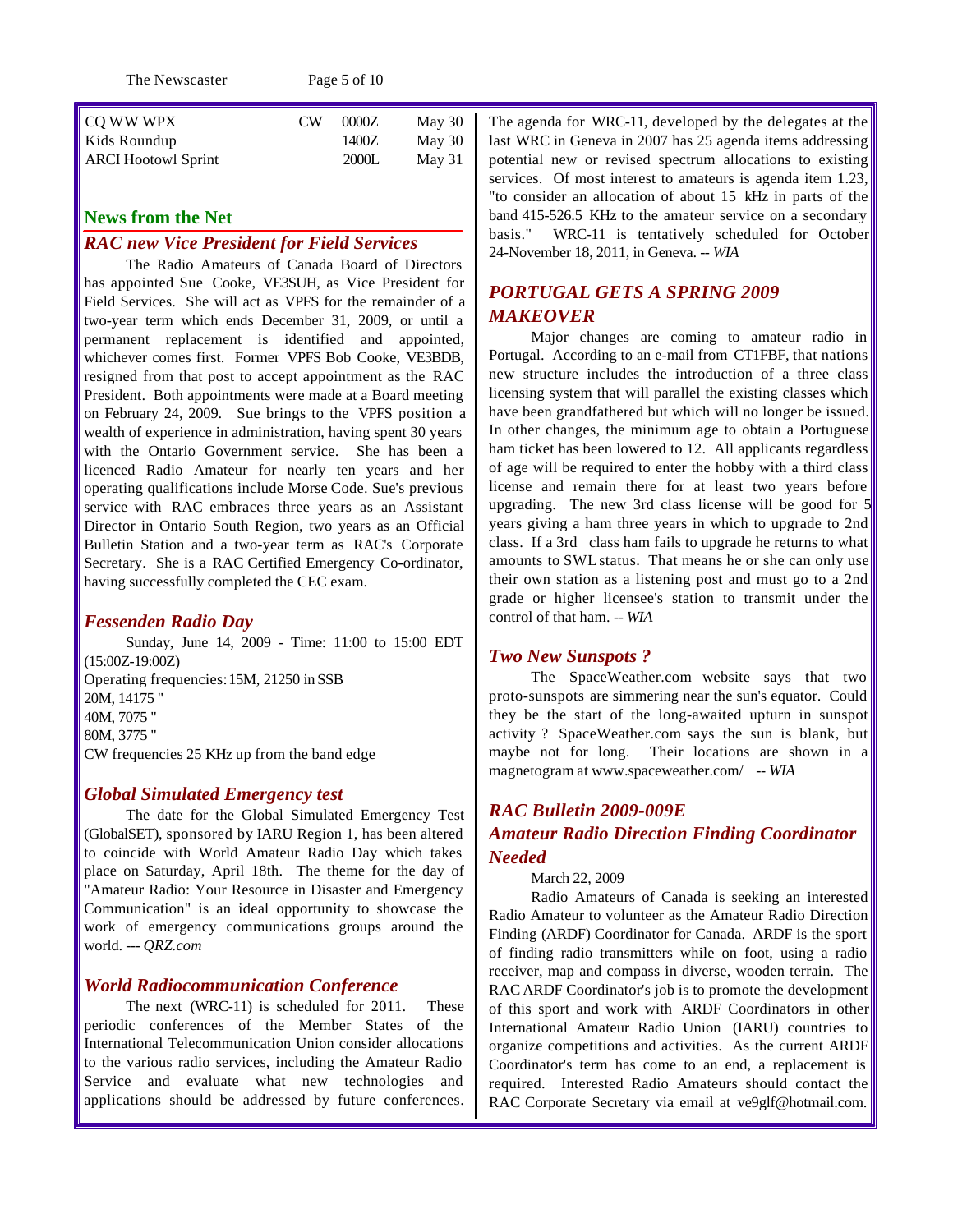For more information about ARDF, please visit the RAC web page at www.rac.ca/opsinfo/ardf.htm. *--RAC*

## **OPERATING PRACTICE Extracted from a document by Mark - ON4WW**

#### *18. MISCELLANEOUS*

CW keyclicks can be very annoying for your fellow-hams. If you own a rig that produces 'garbage', have it modified (or do this yourself, being a good ham!). Your fellow-hams will be grateful. The same applies to SSB: over modulated signals don't call for friends. Make sure your transmissions are 'clean'!

The Q code and number code (73/88) are established to make certain questions and words easier and shorter to transmit and receive on CW. In fact, they don't belong in phone (SSB/AM/FM) QSOs! Why say '73' on phone while you can just as well say 'Many greetings/Best regards'? Try to keep a reasonable balance in this matter. A phone QSO mustn't exist out of 'as many as possible' Q words and numbers.

To say 73 (best regards) in plural (73's) on phone is not correct and sounds a bit 'overdone'. Also, ever tried to transmit 73's on CW?

If a DX station's CW speed is too fast for you to copy and you really want to work him, use a tool (e.g. software decoding) so you understand what he is transmitting. If not, a lot of time can be wasted to complete just one QSO, yours. You don't react promptly because you don't understand what is being transmitted. Don't forget, many others are waiting for a QSO with the DX station.

Only with lots and lots of practice will you gradually increase your capability to copy fast CW stations without difficulty and without software.

'QSO NOT IN LOG': if your QSL cards regularly return with this feared message, it means time has come to upgrade your 'operating practice'. TO LISTEN is a first requirement: if you can't hear a station, why call him? Read and re-read this document several times, try to act upon it, and be a successful operator. Wanna bet the 'QSO NOT IN LOG' message won't be regular anymore?

Talking about QSLs, the saying goes: 'The final courtesy of a QSO is the QSL card'. Of course, most people like to have your paper QSL card in their collection. Some however don't. I personally take it as a matter of pride to answer all QSL cards that reach me via the bureau system or direct. This includes QSLs from hams and SWLs (short wave listeners) alike. In Belgium we are lucky, the use of the bureau system is included in our annual dues to the UBA, our National Radio Society. Using the bureau system is extremely cheap for us to exchange cards worldwide. However not all hams are that lucky; different countries use different bureau systems, some are not that cheap. Keep this in mind when you send QSL; inform yourself (eventually through the IARU website) if there is a good functioning bureau system in the country you are sending your card to. If not, consider sending direct with an SAE (self addressed envelope) and sufficient funds for return postage (e.g. IRC - International Reply Coupon). Another way is confirming contacts electronically through e.g. the LoTW (Logbook of the World) from the ARRL. No paper QSL is required, but hey, I still fancy these old fashioned paper QSL cards piled in shoe boxes!

Some DX stations use a QSL manager to provide you with a QSL because they like making QSOs instead of doing the time consuming QSL chores. Many websites can provide you with all needed info on these managers. I just name one (QRZ.com) which is often mentioned during on the air conversations.

A note on National Radio Societies. Remember during WorldWar II all ham licenses and equipment were revoked? Who do you reckon talked to the governments after the war so hams could get operational again? Indeed, it were the National Radio Societies (IARU members). These non-profit organizations are the sole bodies who have power to negotiate with the Authorities that are 'granting' you the privilege to operate ham radio. It is important that the National Radio Societies have a strong voice, and that can only be if you are a member of your National Radio Society. Together we are strong, l'Union fait la Force. Are you not a member ? Consider becoming one. For those living in countries that don't have a cheap bureau system, perhaps it is time for you to stand up and ask your Society why it is possible in Belgium but not in your country? And why not even offer your volunteer services to your Society? Remember, these Societies are the only option for you to be heard when it comes to dealing with the Government! They are important.

Many DX resources are available through the internet. The list is very long, a search on the web will help you out. To name a few: 425 DX News Letter, ARRL Propagation Bulletins, Ohio Penn DX Bulletin, etc.

Become acquainted with the IARU band planning and the frequencies authorized by your national administration for you to use. Make a hard copy of them and put it on the wall.

IZ9xxxx and Pipo are the for obvious reasons somewhat modified callsign and name of a Sicilian ham.

We all deserve a good laugh, have a look at DL4TT's **sharp observations**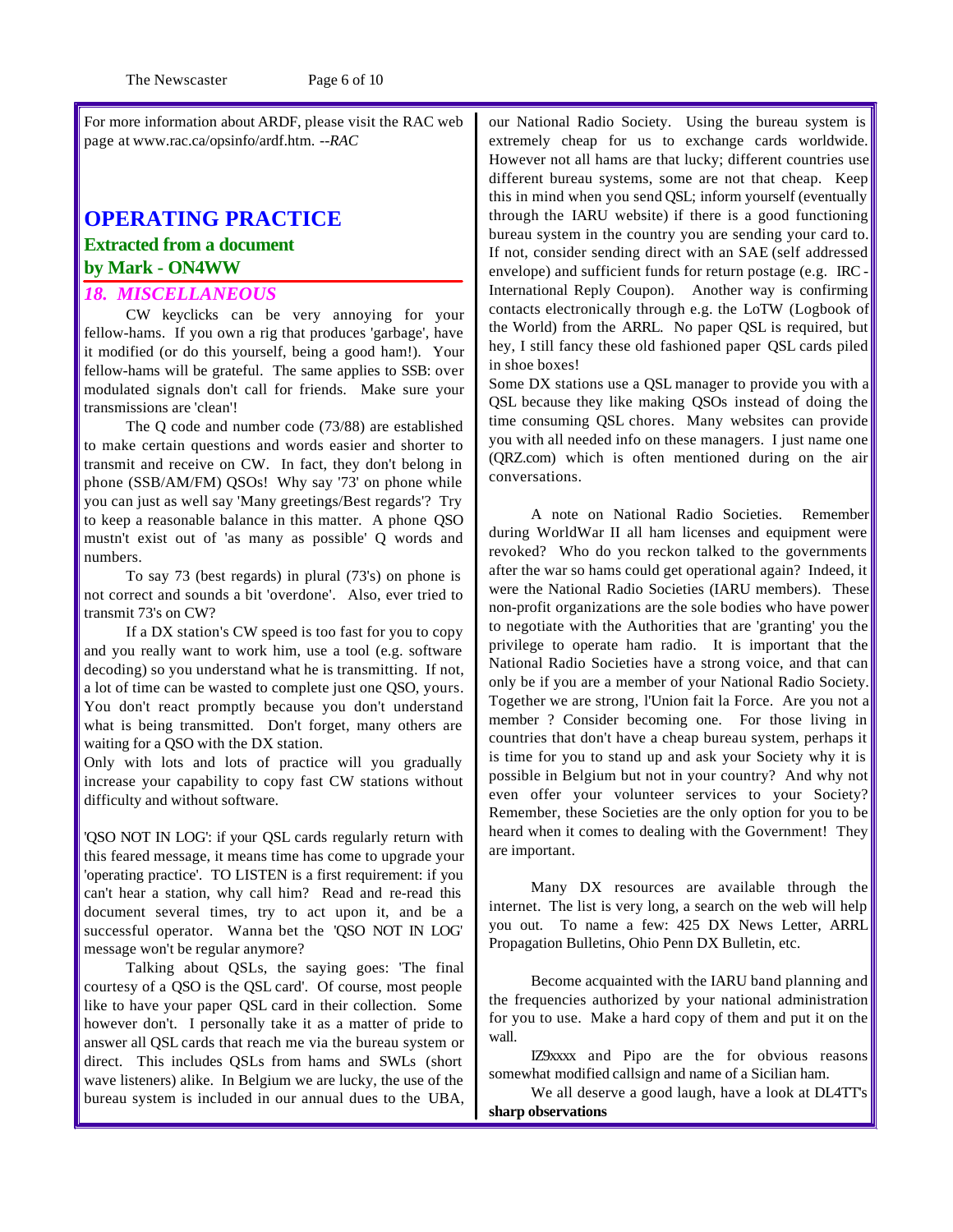The Newscaster Page 7 of 10

(http://www.qsl.net/dl4tt/DawgX-rayClub.html) on 'Dog X-ray' after you finished reading chapter 19.

#### *19. IN CONCLUSION*

This boy started out as a small pistol ham. In the beginning he was very pleased if he could make just one QSO with a major DXpedition. With a low power station (some bigots claimed otherwise) he worked his first 300+ entities. There was no secret, there was just the very strong desire to work a new country.

This meant going through all paper 'DX magazines'. I also tuned in on the 2 meter DX channel to listen to the old-timer DXers and see what new ones they were hearing with their superior antennas. There were those sleepless nights. There was the calling for hours to make just one QSO. There were the calls without success. More hours of calling until he finally broke the pileup. Or perhaps not, and tried again the next day. Sometimes taking holidays to be able to work 'a new one'.

This boy still is a small pistol ham. If DXers from the east of the country pay him a visit, they exclaim: 'Boy, is this all you got? Is this really all you are using to work that juicy DX?

Indeed, the desire to work DX is high, and that makes one eager to find ways to build a station as efficient and competitive as possible. It doesn't have to be mega big to be successful. Above all, good operating practice delivers the key to success.

It often tickles me to take a drive to those 'DX Cluster moaners' and show them how to log a difficult QSO instead of wasting their time by moaning and airing their frustrations on a DX Cluster.

'Get a life, and work DX'. As a grand personality once said, **"DX IS"** !

Good luck in working 'new ones' on the bands. I hope the above tips may contribute to lift the level of operating practice a bit.

If you don't manage to break the pileups, you may always call upon me. A tasty trappist beer per new country worked from your station is all that is needed...

And, keep in mind, nobody will ever be without mistakes. Want to bet you will catch the author one day making a mistake? In that case, smile, and try to do better than him instead of 'shooting at the pianist'.

Wishing you lots of success and pleasure on the bands! My thanks goes to the good friends who were involved in this project.

English translation assistance was kindly provided by N1DG, tnx Don!

73 - Mark - ON4WW.

(April 2006)

p a g e 8 4 . C l a s s e s b e g i n

p.s.: I care to learn about your opinion after you read the complete article. Was it of any use to you, would you like to see something added, etc. Kindly leave a message in my or send me an e-mail: Tnx!

### **WARC's Basic Course Begins April 7 by David VE4DAR - Chief Instructor.**

Thirteen volunteer instructors have been oriented to teaching at Red River College. RAC's latest textbook (Hamstudy Basic 2009/2010) has arrived and is ready for distribution to the students. Lesson planning is underway. At least ten students have registered at Red River College for the PDEV – 1018 Amateur Radio Operator Introduction course advertised in the Winnipeg Spring Leisure Guide on

The Winnipeg Amateur Radio Club (WARC) will be conducting a

#### **Basic Amateur Radio Operator Course Red River College, Princess Street April 7 - June 25, 2009.**

The course will be held at the Princess Street (downtown) campus of Red River College, Tuesday and alternate Thursday evenings, 1800 - 2100 hours.

Cost of the course is \$150.00,

which includes the textbooks published by Radio Amateurs of Canada (RAC).

The course is in RRC's catalogue as "PDEV-1018 Amateur Radio Operator Introduction". Further information is available by telephone at 694-1789 or at this website:

http://me.rrc.mb.ca/Catalogue/Course.aspx?Region Code=WPG&ProgCode=PERPP-NA&CourseCode= PDEV-1018

All of the instructors are licensed amateur radio operators. Successful students should be qualified in time for Field Day!

tell your Friends who are interested in Radio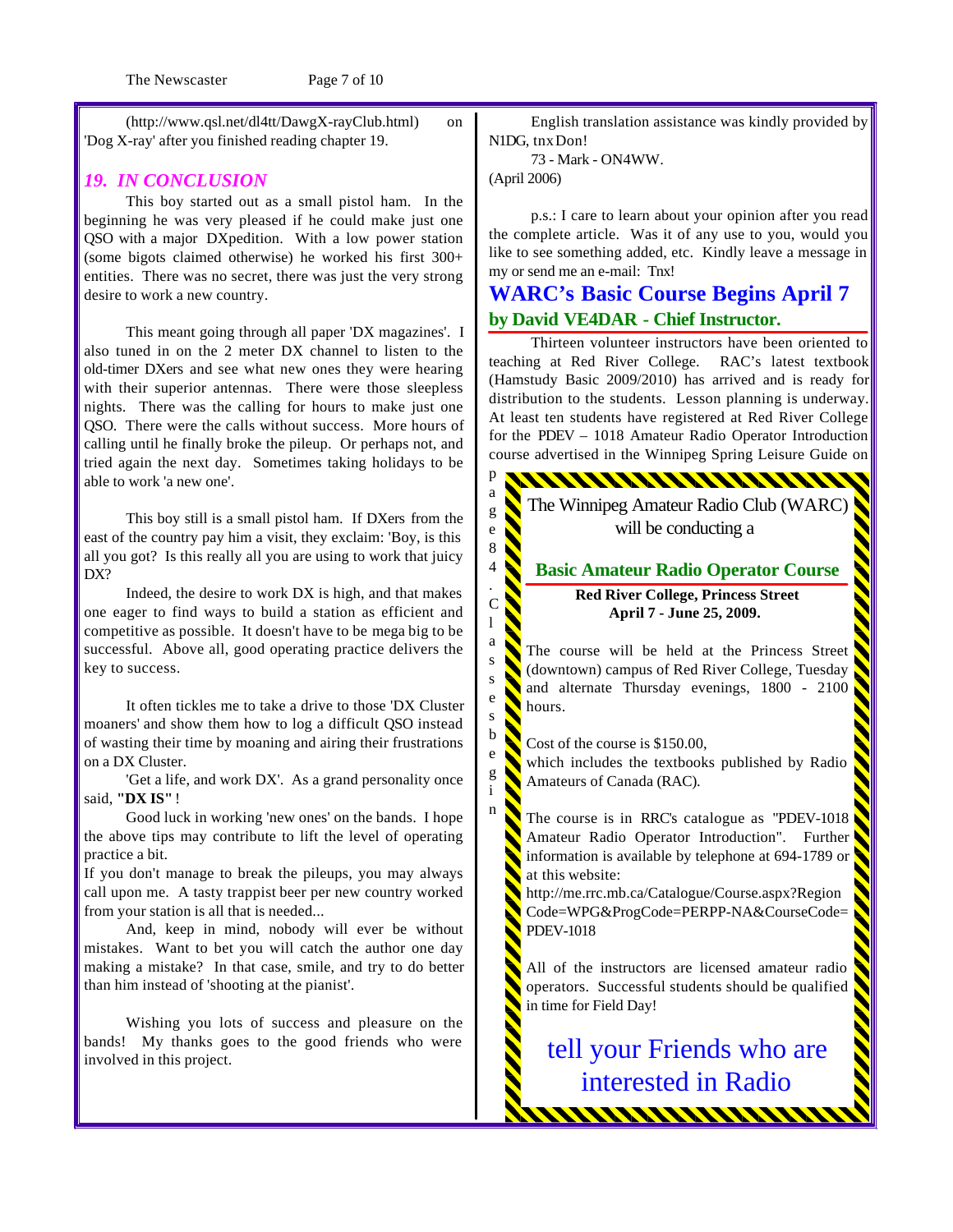The Newscaster Page 8 of 10

April 7 and run until June 25, Tuesday and alternate Thursday evenings.

Anyone interested in getting his or her Basic Qualification can register by calling Red River College at 694-1789.

#### **WPGARES**

#### **By Jeff, VE4MBQ -Emergency Coordinator**

Thanks to Dick Maguire VE4HK who reviewed Message Handling at our March General Meeting.

Recruitment of volunteer operators for the 2009 Manitoba Marathon SUN 21 JUN seems to have stalled out at 45 people. We need 75 volunteer operators for the Manitoba Marathon and we need them confirmed by 1 MAY.

**RAC/ARES**

|                                             | NATIONAL EMCOMM FREQUENCIES |                 |  |  |  |
|---------------------------------------------|-----------------------------|-----------------|--|--|--|
|                                             |                             |                 |  |  |  |
| <b>SSB</b>                                  | <b>Frequencies</b>          | <b>Tactical</b> |  |  |  |
| 75 M - LSB                                  | 3.675 MHz                   | Alfa            |  |  |  |
| 40 M - LSB                                  | 7.135 MHz                   | <b>Bravo</b>    |  |  |  |
| 20 M - USB                                  | 14.135 MHz                  | Charlie         |  |  |  |
| 17 M - USB                                  | 18.135 MHz                  | Delta           |  |  |  |
| 15 M - USB                                  | 21.235 MHz                  | Echo            |  |  |  |
| 10 M - USB                                  | 28.235 MHz                  | Foxtrot         |  |  |  |
|                                             |                             |                 |  |  |  |
| $\overline{\bf CW}$                         | <b>Frequencies</b>          | Tactical        |  |  |  |
| 80 M                                        | 3.535 MHz                   | Golf            |  |  |  |
| 40 M                                        | 7.035 MHz                   | Hotel           |  |  |  |
| 20 <sub>M</sub>                             | 14.035 MHz                  | India           |  |  |  |
| 17 M                                        | 18.075 MHz                  | Juliette        |  |  |  |
| 15 M                                        | 21.035 MHz                  | Kilo            |  |  |  |
| 10 <sub>M</sub>                             | 28.035 MHz                  | Lima            |  |  |  |
|                                             |                             |                 |  |  |  |
| <b>Digital</b>                              | <b>Frequencies</b>          | Tactical        |  |  |  |
| 80 M<br>3.596 MHz                           |                             | <b>Mike</b>     |  |  |  |
| 40 <sub>M</sub>                             | 7.096 MHz                   | November        |  |  |  |
| 20 <sub>M</sub>                             | 14.096 MHz                  | Oscar           |  |  |  |
| 17 M                                        | 18.096 MHz                  | Papa            |  |  |  |
| 15 M                                        | 21.096 MHz                  | Quebec          |  |  |  |
| 10 <sub>M</sub>                             | 28.096 MHz                  | Romeo           |  |  |  |
| RAC 2009 February                           |                             |                 |  |  |  |
| http://www.rac.ca/fieldorg/racaresfreqs.htm |                             |                 |  |  |  |

Sixteen ARES members and affiliates enjoyed the somewhat mild weather 7 & 8 MAR at Camp Amisk during Klondike Derby. The event ran approximately 9 hours on SAT and 8 hours on SUN. WPGARES Boler Trailer worked very well as the Net Control location. Thanks to volunteer operators VE4s: WTF, RLF, HAZ, GWN, HK, TRO, EH, KAZ, GWB, SBS, BOY, LIT, CIB, DGS, MBQ and MAQ.

CANWARN Spotter Training scheduled for SAT 4 APR in Steinbach has been postponed to SAT 9 MAY in Steinbach. If interested in attending please let me know by FRI 1 MAY.

The mention of emergency communications in several reports in the current edition of the MRS newsletter The Repeater was very timely. Several ARES Flood Operations will be getting underway MON 30 MAR. I know of requests both from the Province of Manitoba and City of Winnipeg to ARES for Amateur Radio support. All ARES members are asked to advise their ECs with regard to their availability for volunteer communications duties.

#### **NATIONAL EMPLOYEES**

Sunday, April 19, 2009 Heritage Victoria Community Club, 950 Sturgeon road

9:30 am for coffee, muffins 10:00 - Vendor doors open for set up 10:30 - Buying begins at 10:30 sharp

Prize draws begin at 12:30 pm

To book your table please contact Ruth ve4xyl 837-6915, or ve4se@mts.net Tables are \$5.00 for members of WARC, \$10.00 for commercial vendors and non-members

Admission at the door \$3.00

Ruth's kitchen will have delicious food and drink for your gustatory pleasure!

Talk in on ve4wpg  $147.39$  MHz + offset

Contact Dick ve4hk 256-3143 ve4hk@rac.ca, ve4wpg repeater or coffee on Saturdays for further information

**\*\*No parking on Sturgeon Road!\*\***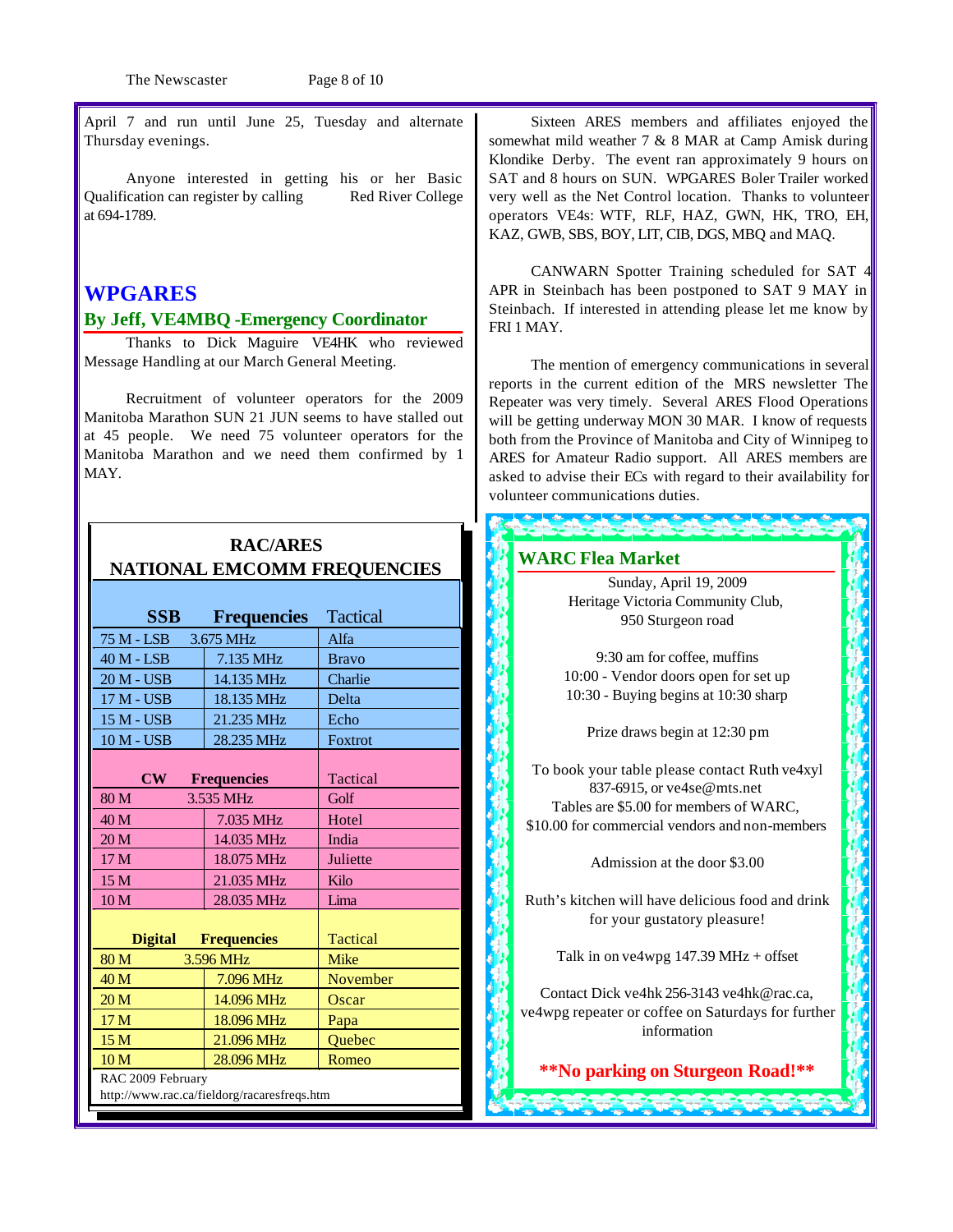Our next General Meeting is TUE 21 APR 1900h at Sir WmStephenson Library 765 Keewatin Street. I will be doing a presentation on Call-Outs & Equipment.

#### **Volunteer Communications required**

Major concern within Wpg currently is a significant ice jam that could possibly over-top some low-lying dikes.Some neighbourhoods may need sandbags on top of existing structures to give additional freeboard.

There is a strong possibility that City of Winnipeg Volunteer Coordinators will try to organize a mass public sandbagging project for WED 1 APR and THURS 2 APR for some low-lying neighbourhoods. Amateur operators will be needed to provide supplemental communications at several volunteer recruiting centres and at major sandbag worksites. The nature of the communications from the sandbag worksites to VE4EOC will be along the lines of sufficient volunteers, too many volunteers or more volunteers needed as well as any other urgent traffic (e.g. EMS activation for a sick or injured sandbagger or Police activation for someone causing a disturbance).

We are not looking to put Amateurs to work sandbagging, we are looking for Amateurs as communicators. I will not know until mid-day TUE whether or not this is going ahead. If interested in getting involved please monitor VE4WPG at 1800h tomorrow evening for more information.

If you are interested now, it would be good to know by e-mail:

Your Callsign & full name and mailing address

Telephone numbers (home & cell)

Availability WED, THUR, FRI & SAT (days or eve) in 1997 these operations ran dawn to dusk.

If this goes ahead you will need appropriate outdoor clothing, government issued photo-ID, notepad & pencils, ideally the wallet size copy of your Amateur certificate, and a 2m HT with spare batteries, programmed for:

> VE4WPG 147.390+ VE4ARC 145.230-

## *What have you done to "promote amateur radio this week"*

 That line we credit to an old News stalwart, Peter Parker with using in his old VK1 and VK3 casts many years ago and it still stands true *-WIA*

VE4CNR 146.760- VE4UMR 147.270+ VE4ARS 145-350- Misc simplex 146.580 MHz.

Basically whatever gear you'd use at a Hospitality Station during the Marathon, just much colder, possibly wet weather. As of today the WARC-ARES co-funded "loaner" traffic vests are not ready yet.

### **QTX~ By Derek, VE4HAY**

Did you know:

 $\mathscr{L}$  The MB QSL Bureau will be at the Flea Market. If you have ever worked HF and made a



contact, please stop by the Bureau and check to see if you have a card there. Currently there are  $1000+$  cards sitting in the bureau that can not be delivered, because the people have not set up an account with the bureau, so they are on hold. "For now", but not for long, before they are sent back as undeliverable.

- $\mathscr{L}$  The MB Marathon is now taking registrations for radio operators to help out with the Marathon. They are asking that you register each year, with name, Call sign, contact info and your first two (2) choices for which stations or duty you wish to volunteer for. VE4's have been volunteering for the marathon for over 30 year, and are an integral part of the smooth operations of the marathon.
- $\ll$  That a call out for Radio Operators was done on Tuesday evening March 31, and not one person responded. Even with an email being sent out 24 hours earlier advising that the call-out would be happening. At a time of need by the citizens of Winnipeg, to prepare for a flood of houses in low lying areas, and NOT ONE PERSON responded. The email said that the call out would be for radio operators not people to fill sand bags, But for communicators and NOT ONE PERSON responded to the call for help. Are we all forgetting why we have been given access to all these frequencies? Again this is at a time when the MB government is looking at passing legislation that wound prohibit the use of any hand held device used as telephony in a motor vehicle. At the same time a small group of HAM's have formed a committee trying to persuade the government to exempt Amateur Radio from such legislation, because we need our radios so that we can serve the Citizens of Manitoba. And NOT ONE PERSON responded to the call for assistance. It is not terrible hard work to sit by your radio and pass traffic like more sand bags are needed on Scotia street, or the dike is breaching on Kinston Row. But we have